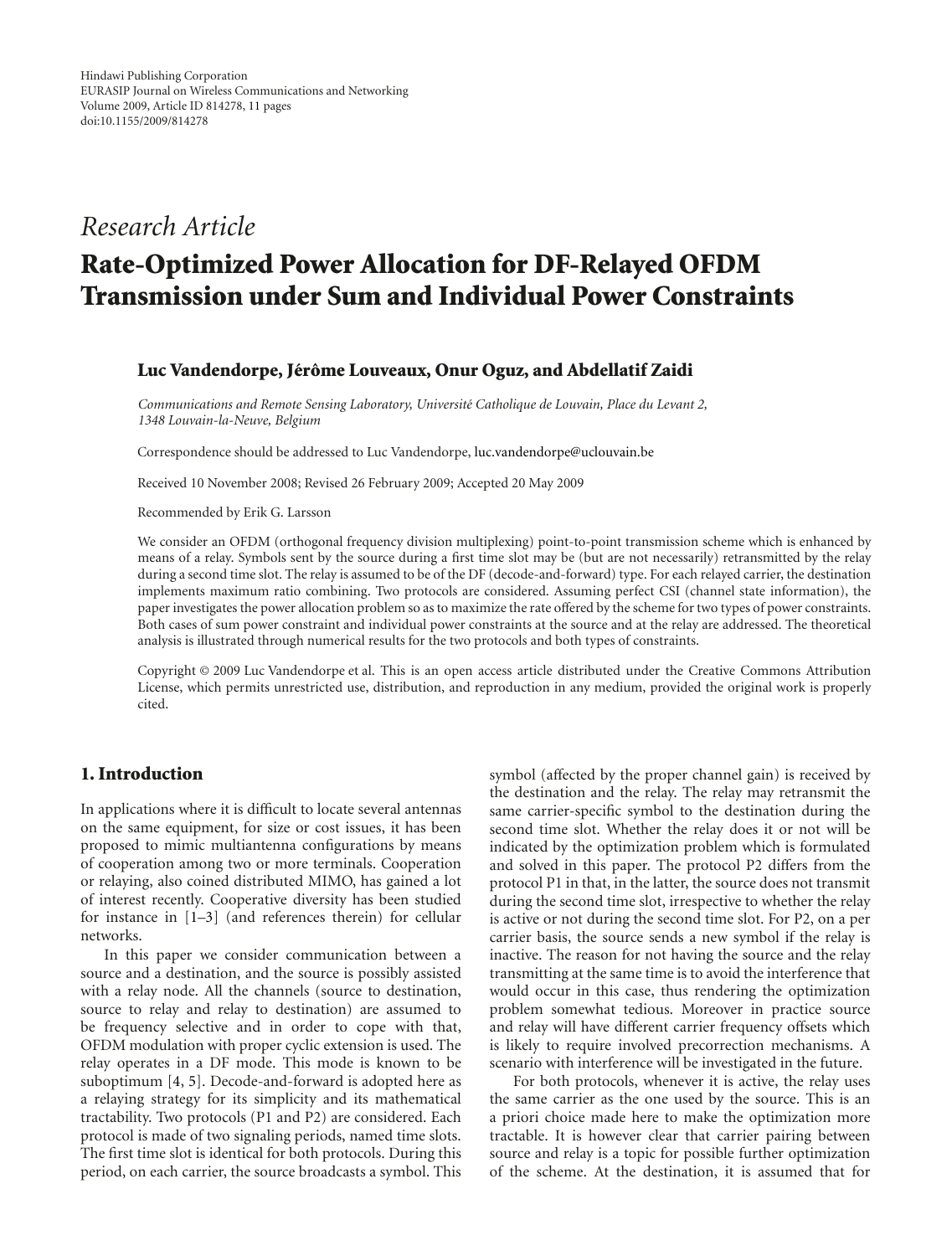the relayed carriers, the receiver performs maximum ratio combining of what is received from the source in the first time slot, and what is received from the relay in the second one, for each tone.

OFDM with relaying has already been investigated by some authors. In [6], the authors consider a general scenario in which users communicate by means of OFDMA (orthogonal frequency division multiple access). They propose a general framework to decide about the relaying strategy, and the allocation of power and bandwidth for the different users. The problem is solved by means of powerful optimization tools, for individual constraints on the power. In the current paper, we restrict ourselves to a single user scenario but we investigate more deeply the analytical solution and its understanding. We study power allocation to maximize the rate for both cases of sum power and individual power constraints. We also compare two different DF protocols and show the advantage of having the source also transmitting during the second time slot. In [7] the authors consider a setup which is similar to the one we address in this paper but with nonregenerative relays. In [8], the authors investigate OFDM transmission with DF relaying, and a rate maximizing power allocation for a global power constraint. They briefly investigate the power allocation for the protocol named P1 in the current paper, and a sum power constraint only. On the other hand they investigate optimized tone pairing. In [9], the authors consider OFDM with multiple decode and forward relays. They minimize the total transmission power by allocating bits and power to the individual subchannels. A selective relaying strategy is chosen. More recently, in [10] the authors also consider OFDM systems assisted by a single cooperative relay. The orthogonal halfduplex relay operates either in the selection detection-andforward (SDF) mode or in the amplify-and-forward (AF) mode. The authors target the minimization of the transmitpower for a desired throughput and link performance. They investigate two distributed resource allocation strategies, namely flexible power ratio (FLPR) and fixed power ratio (FIPR).

The paper is organized as follows. The system under consideration is described in Section 2. The rate optimization for a sum power constraint is investigated in Section 3 for the two protocols. The cases of individual power constraints are dealt with in Section 4. Finally numerical results are discussed in Section 5.

#### **2. System Description**

We consider communication between a source and a destination, assisted with a relay node. All links are assumed to be frequency selective and this motivates the use of OFDM as a modulation technique. Assuming that the cyclic prefix is properly designed and that transmission over all links is synchronous, the scheme can be equivalently represented by a set of parallel subsystems corresponding to the different subchannels or frequencies used by the modulation and facing flat fading over each link. The block diagram associated with the system for one particular carrier (or tone) is depicted in Figure 1.



Figure 1: Structure of the system for carrier *k*.

During the first time slot, the source sends one modulated symbol on each carrier. During the second time slot, the relay selects some of the modulated symbols that it decodes, and retransmits them. For each relayed symbol, we constrain the relay to use the same carrier as that used by the source for the same symbol. Based on the two signalling intervals, the destination implements maximum ratio combining for the carriers with relaying. As explained earlier, we consider two protocols, called P1 and P2. In protocol P1, the carriers that are not relayed are simply not used in the second time slot (neither by the relay nor by the source). In protocol P2, a new carrier specific modulated symbol is sent by the source in the second time slot on each one of the carriers that are not used by the relay.

Let us denote by  $A_s(k)$  (resp.,  $A_r(k)$ ) the amplitude of the symbol sent by the source (resp., the relay) on carrier *k* in the first (resp., second) time slot, and by  $\lambda_{sd}(k)$  (resp.,  $\lambda_{rd}(k)$ ) the complex channel gain for tone *k* between source (resp., relay) and destination. The noise sample corrupting the transmission on tone *k* during the first time slot is  $n_s(k)$ , and  $n_r(k)$  during the second period. These two noise samples are zero-mean circular Gaussian, white and uncorrelated with the same variance  $\sigma_n^2$ . Denoting by  $s(k)$  the unit variance symbol transmitted over tone *k*, after proper maximum ratio combining at the destination, the decision variable obtained at the *k*th output of the FFT (Fast Fourier transform) is given by

$$
r(k) = A_s^2(k) |\lambda_{sd}(k)|^2 s(k) + A_r^2(k) |\lambda_{rd}(k)|^2 s(k) + A_s(k) \lambda_{sd}^*(k) n_s(k) + A_r(k) \lambda_{rd}^*(k) n_r(k).
$$
 (1)

The associated signal to noise ratio is given by

$$
\gamma(k) = \frac{P_s(k)|\lambda_{sd}(k)|^2 + P_r(k)|\lambda_{rd}(k)|^2}{\sigma_n^2},\tag{2}
$$

where we have used the following notations:  $P_s(k) = A_s^2(k)$ and  $P_r(k) = A_r^2(k)$ .

# **3. Rate Optimization for a Sum Power Constraint**

We first investigate the case of a sum power constraint. The techniques used in this section will be useful in solving the problem with individual power constraints. It is well known [11, 12] that the optimization with individual power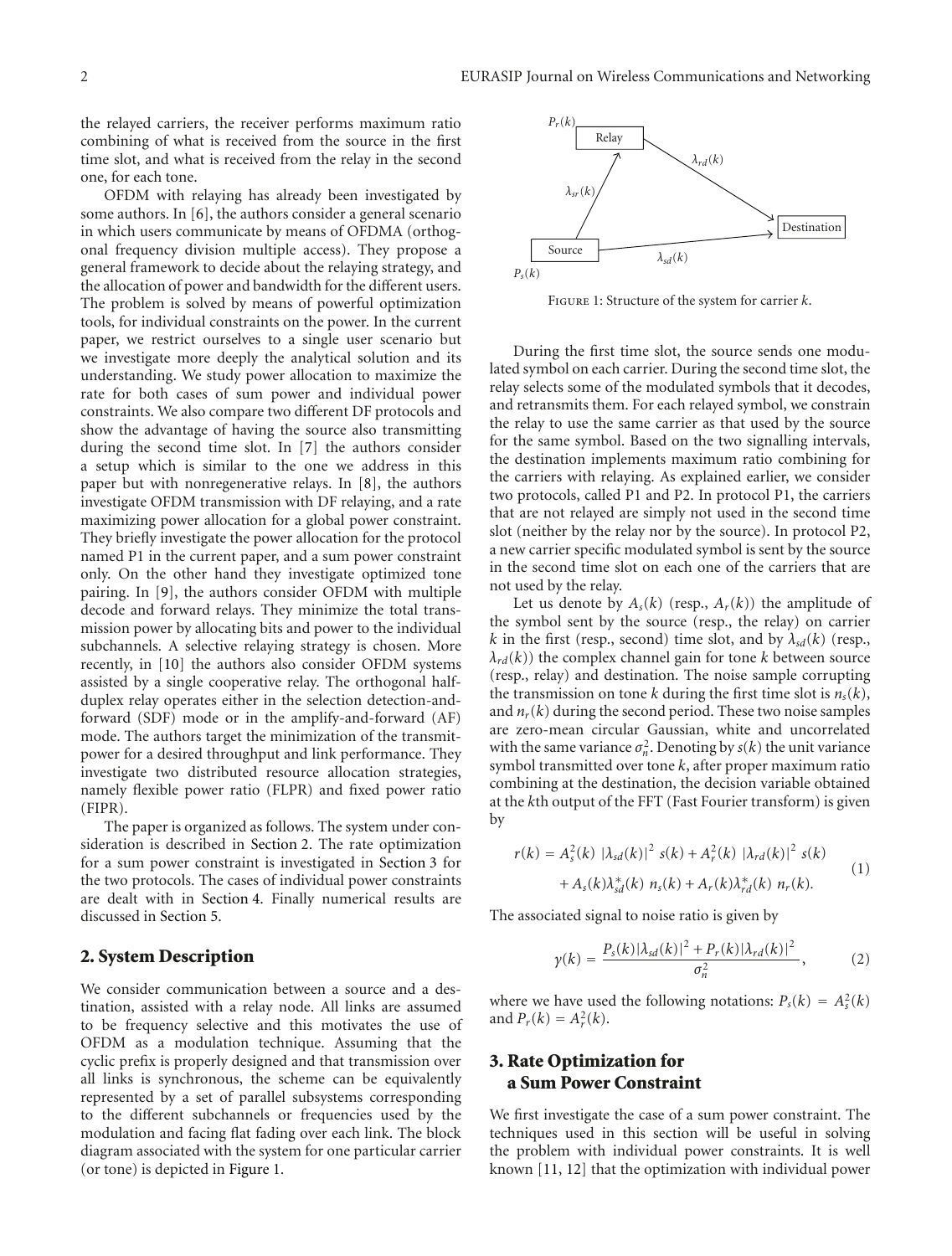constraints can be solved by reformulating it properly into an equivalent problem with a sum power constraint. All channels gains are assumed to be perfectly known for the central device computing the power allocation. The overhead associated with channel updating is not discussed further in the current paper.

We investigate the two protocols separately.

*3.1. Protocol P1.* For protocol P1, the rate achieved by the system for a duration of 2 OFDM symbols is given by [13]:

$$
R = \sum_{k \in S_s} \log \left( 1 + \frac{P_s(k) |\lambda_{sd}(k)|^2}{\sigma_n^2} \right)
$$
  
+ 
$$
\sum_{k \in S_r} \min \left\{ \log \left( 1 + \frac{P_s(k) |\lambda_{sr}(k)|^2}{\sigma_n^2} \right), \log \left( 1 + \frac{P_s(k) |\lambda_{sd}(k)|^2 + P_r(k) |\lambda_{rd}(k)|^2}{\sigma_n^2} \right) \right\},
$$
(3)

where *Ss* is the set of carriers (or tones) receiving power at the source only, and *Sr* the complementary set, that is the set of carriers receiving power at both source and relay. These sets are not known in advance and must be characterized in an optimal way. In [13] the signal to noise ratio without fading was assumed to be symmetric throughout the network. Here the model is more general and notations are introduced to possibly allow different transmit powers at the source and at the relay, not only for the same carrier but also for different carriers. For a relayed carrier, assuming a decodeand-forward mode, the rate is the minimum between the rate on link  $s \rightarrow d$  and the rate on the link  $s \rightarrow r$ . The power allocation which maximizes (3) is first investigated for a sum power constraint

$$
\sum_{k=1}^{N_t} [P_s(k) + P_r(k)] \le P_t,
$$
\n(4)

where  $P_t$  is the total power budget available for the source and the relay together, and  $N_t$  is the total number of carriers. Below, the objective function will be worked out in order to find criteria enabling to decide about the set  $S<sub>s</sub>$  or  $S<sub>r</sub>$  to which each carrier has to be assigned.

The Lagrangian for the optimization of the rate, taking into account the total power constraint and the decode-andforward constraints, is defined by

$$
\mathcal{L}_{1} = \sum_{k} i_{k} \log \left( 1 + \frac{P_{s}(k)|\lambda_{sd}(k)|^{2}}{\sigma_{n}^{2}} \right)
$$
  
+ 
$$
\sum_{k} (1 - i_{k}) \log \left( 1 + \frac{P_{s}(k)|\lambda_{sd}(k)|^{2} + P_{r}(k)|\lambda_{rd}(k)|^{2}}{\sigma_{n}^{2}} \right)
$$
  
- 
$$
\mu \left[ \sum_{k} i_{k} P_{s}(k) + \sum_{k} (1 - i_{k}) [P_{s}(k) + P_{r}(k)] - P_{t} \right]
$$
  
- 
$$
\sum_{k} \rho_{k} (1 - i_{k}) [P_{s}(k)|\lambda_{sd}(k)|^{2} + P_{r}(k)|\lambda_{rd}(k)|^{2}
$$
  
- 
$$
P_{s}(k) |\lambda_{sr}(k)|^{2} ], \tag{5}
$$

where  $\mu$  is the Lagrange multiplier associated with the global power constraint and  $\rho_k$  is the Lagrange multiplier associated with the decodability (perfect decode and forward) constraint on carrier  $k$ . The  $i_k$  are indicators taking values 0 or 1 and whose optimization will provide the solution for the assignment to sets  $S_s(i_k = 1)$  and  $S_r(i_k = 0)$ .

Let us first investigate whether the decodability constraints are active or not for relayed carriers. For relayed carrier  $q$ ,  $i_q = 0$ . If a constraint is inactive, its associated Lagrange multiplier is zero [14]. Assuming this may be the case, setting the  $\rho_q = 0$  and taking the derivative of the Lagrangian with respect to the powers for a relayed carrier leads to

$$
\frac{\partial R}{\partial P_s(q)} = \left(1 + \frac{P_s(q) \left| \lambda_{sd}(q) \right|^2 + P_r(q) \left| \lambda_{rd}(q) \right|^2}{\sigma_n^2} \right)^{-1}
$$

$$
\times \frac{\left| \lambda_{sd}(q) \right|^2}{\sigma_n^2} = \mu,
$$

$$
\frac{\partial R}{\partial P_r(q)} = \left(1 + \frac{P_s(q) \left| \lambda_{sd}(q) \right|^2 + P_r(q) \left| \lambda_{rd}(q) \right|^2}{\sigma_n^2} \right)^{-1}
$$

$$
\times \frac{\left| \lambda_{rd}(q) \right|^2}{\sigma_n^2} = \mu.
$$
(6)

This shows that assuming that the constraint is not saturated, the equations lead to  $|\lambda_{sd}(q)|^2 = |\lambda_{rd}(q)|^2$ . This imposes a constraint on the current channel state, which is almost certain not to happen. Hence, except in very marginal cases, the decode-and-forward constraint has to be saturated. This means

$$
P_{s}(k) \ |\lambda_{sr}(k)|^{2} = P_{s}(k) |\lambda_{sd}(k)|^{2} + P_{r}(k) |\lambda_{rd}(k)|^{2},
$$
  

$$
P_{s}(k) = \frac{|\lambda_{rd}(k)|^{2} P_{r}(k)}{|\lambda_{sr}(k)|^{2} - |\lambda_{sd}(k)|^{2}} = \alpha(k) P_{r}(k),
$$
 (7)

where the last line defines the coefficient *α*(*k*).

Hence for relayed carrier *k*, the total amount of power *P*(*k*) allocated to that carrier will be given by  $P(k) = P_s(k) + P_s(k)$  $P_r(k) = (1 + \alpha(k)) P_r(k) = P_s(k)(1 + \alpha(k))/\alpha(k)$ . Therefore the Lagrangian can be written as:

$$
\mathcal{L}_2 = \sum_k i_k \log \left( 1 + \frac{P(k) |\lambda_{sd}(k)|^2}{\sigma_n^2} \right)
$$
  
+ 
$$
\sum_k (1 - i_k) \log \left( 1 + \frac{P(k) |\lambda_{sr}(k)|^2}{\sigma_n^2} \frac{\alpha(k)}{1 + \alpha(k)} \right) (8)
$$
  
- 
$$
\mu \left[ \sum_k i_k P(k) + \sum_k (1 - i_k) P(k) - P_t \right],
$$

where for  $k \in S_s$ ,  $P(k) = P_s(k)$  and  $P_r(k) = 0$ , while for  $k \in S_r$ ,  $P(k) = P_s(k) + P_r(k)$  with  $P_s(k) = \alpha(k) P_r(k)$ .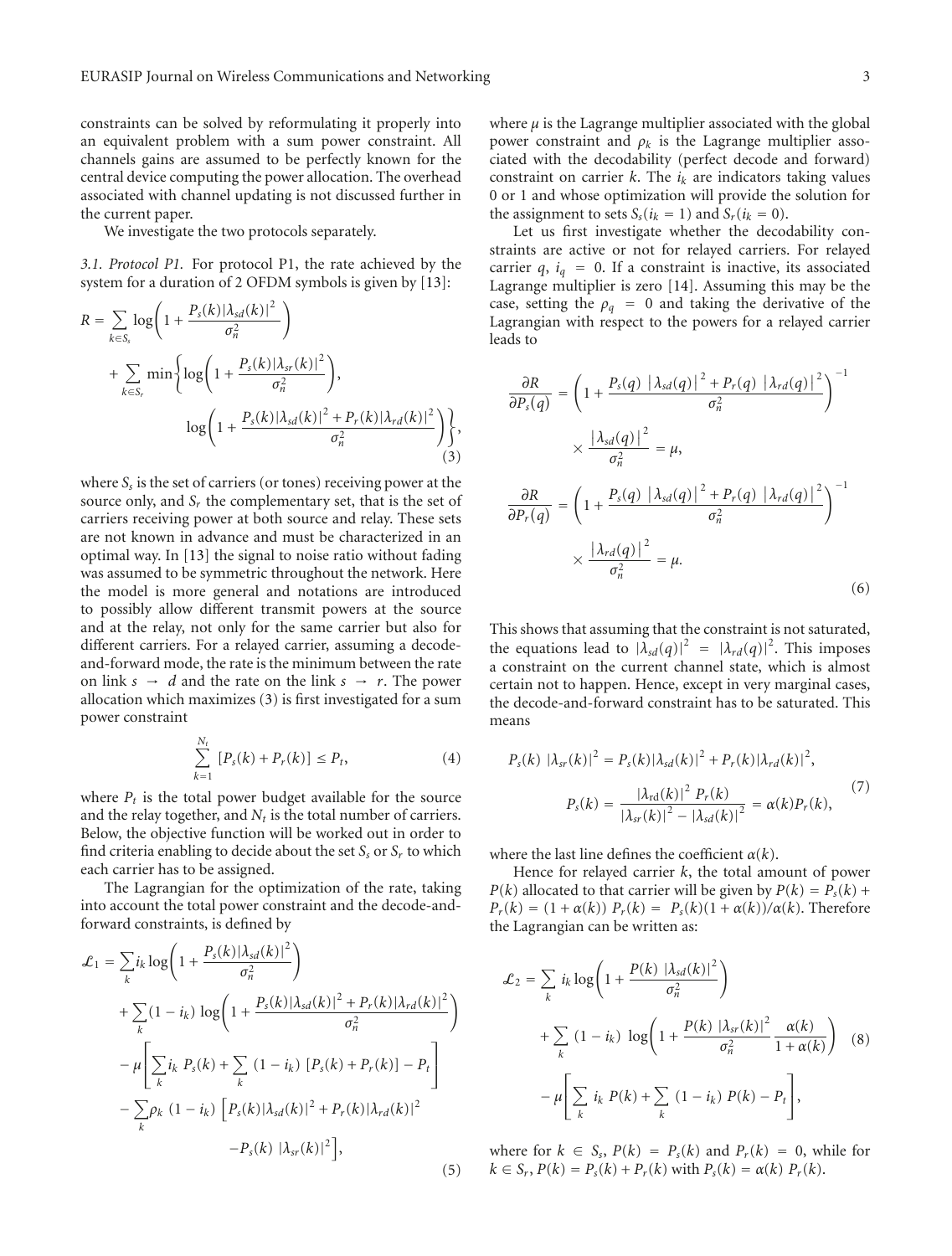The solution for the carrier assignment can be found by taking the derivatives with respect to the indicators. We have that

$$
\frac{\partial R}{\partial i_q} = \log \left( \frac{1 + \left( P(q) \left| \lambda_{sd}(q) \right|^2 / \sigma_n^2 \right)}{1 + \left( P(q) \left| \lambda_{sr}(q) \right|^2 / \sigma_n^2 \right) \left( \alpha(q) / \left( 1 + \alpha(q) \right) \right)} \right),\n\left\{\n\begin{aligned}\n > 0, \quad i_q = 1, \\
< 0, \quad i_q = 0.\n\end{aligned}\n\right.
$$
\n(9)

It appears that when

$$
|\lambda_{sd}(q)|^2 \le \frac{\alpha(q)}{1+\alpha(q)} |\lambda_{sr}(q)|^2 \qquad (10)
$$

the carrier should have  $i_q = 0$  and be allocated to set  $S_r$ . By opposition, when

$$
|\lambda_{sd}(q)|^2 \ge \frac{\alpha(q)}{1+\alpha(q)} |\lambda_{sr}(q)|^2 \qquad (11)
$$

the carrier should be allocated to set *Ss*.

Investigating (3) it should be clear that when one has  $|\lambda_{sr}(q)|^2 \leq |\lambda_{sd}(q)|^2$ , because of the min, the rate obtained by allocating the carrier to the set *Ss* will always be higher than the rate obained if the carrier were allocated to *Sr*. It is worth noting that, if  $|\lambda_{sr}(q)|^2 \geq |\lambda_{sd}(q)|^2$ , the inequality between  $(\alpha(q)/(1+\alpha(q))) |\lambda_{sr}(q)|^2$  and  $|\lambda_{sd}(q)|^2$  is equivalent to the inequality between  $\left|\lambda_{rd}(q)\right|^2$  and  $\left|\lambda_{sd}(q)\right|^2$ . As a matter of fact, with the definition of *α*(*q*),

$$
\frac{\alpha(q)}{1+\alpha(q)}\left|\lambda_{sr}(q)\right|^2=\frac{\left|\lambda_{sr}(q)\right|^2\left|\lambda_{rd}(q)\right|^2}{\left|\lambda_{sr}(q)\right|^2-\left|\lambda_{sd}(q)\right|^2+\left|\lambda_{rd}(q)\right|^2}.
$$
\n(12)

Then,

$$
\frac{|\lambda_{sr}(q)|^2 |\lambda_{rd}(q)|^2}{|\lambda_{sr}(q)|^2 - |\lambda_{sd}(q)|^2 + |\lambda_{rd}(q)|^2}
$$
  
\n
$$
\geq |\lambda_{sd}(q)|^2,
$$
  
\n
$$
|\lambda_{sr}(q)|^2 |\lambda_{rd}(q)|^2 - |\lambda_{sr}(q)|^2 |\lambda_{sd}(q)|^2
$$
  
\n
$$
\geq (|\lambda_{rd}(q)|^2 - |\lambda_{sd}(q)|^2) |\lambda_{sd}(q)|^2,
$$
  
\n
$$
|\lambda_{sr}(q)|^2 (|\lambda_{rd}(q)|^2 - |\lambda_{sd}(q)|^2)
$$
  
\n
$$
\geq |\lambda_{sd}(q)|^2 (|\lambda_{rd}(q)|^2 - |\lambda_{sd}(q)|^2).
$$
 (13)

The above shows that

$$
|\lambda_{sd}(q)|^2 \leq \frac{\alpha(q)}{1+\alpha(q)} |\lambda_{sr}(q)|^2 \Longleftrightarrow |\lambda_{sd}(q)|^2 \leq |\lambda_{rd}(q)|^2.
$$
\n(14)

This means that when  $|\lambda_{sr}(q)|^2 \geq |\lambda_{sd}(q)|^2$ , the allocation to *Ss* or to *Sr* of the carrier may be based on either

comparisons in (14) because they are equivalent. And in short, to be relayed, a carrier should fulfil the following two conditions simultaneously:  $|\lambda_{sr}(q)|^2 \geq |\lambda_{sd}(q)|^2$  and  $|\lambda_{rd}(q)|^2 \geq |\lambda_{sd}(q)|^2$ .

Now that the assignment is known, the Karush-Kuhn-Tucker (KKT) optimality conditions are such that, at the optimum, for  $k \in S_s$ ,

$$
\frac{\partial R}{\partial P(k)} = \left[ P(k) + \frac{\sigma_n^2}{|\lambda_{sd}(k)|^2} \right]^{-1} = \mu \tag{15}
$$

for the carriers to be served, and for carrier *k* such that

$$
\frac{\partial R}{\partial P(k)} < \mu \tag{16}
$$

the power should be set to  $P(k) = 0$ . For carriers  $k \in S_r$  and to be served with power,

$$
\frac{\partial R}{\partial P(q)} = \left[ P(k) + \frac{\sigma_n^2}{|\lambda_{sr}(k)|^2} \frac{1 + \alpha(k)}{\alpha(k)} \right]^{-1} = \mu \tag{17}
$$

while if

$$
\frac{\partial R}{\partial P(q)} < \mu \tag{18}
$$

we should set  $P(q) = 0$ .

All these derivations basically also show that, after the assignment step, our constrained optimization problem can actually be solved thanks to the seminal waterfilling algorithm, applied to a water container built either from *σ*<sub>*n*</sub> /|λ<sub>sd</sub>(*k*)|<sup>2</sup> or from  $(σ_n^2/|λ_{sr}(k)|^2)((1 + α(k))/α(k))$ . The latter values actually show that the constraint related to the DF operating mode of the relay leads to particular values to be used for the container. More specifically, for the set *Sr*, these values are modified values with respect to the  $|\lambda_{sr}(k)|^2$ .

*3.2. Protocol P2.* In this case, the rate achieved by the system over a duration of 2 OFDM symbols is given by [13]:

$$
R = 2 \sum_{k \in S_s} \log \left( 1 + \frac{P_s(k)}{2} \frac{|\lambda_{sd}(k)|^2}{\sigma_n^2} \right)
$$
  
+ 
$$
\sum_{k \in S_r} \min \left\{ \log \left( 1 + \frac{P_s(k)|\lambda_{sr}(k)|^2}{\sigma_n^2} \right), \log \left( 1 + \frac{P_s(k)|\lambda_{sd}(k)|^2 + P_r(k)|\lambda_{rd}(k)|^2}{\sigma_n^2} \right) \right\},
$$
(19)

where  $S_s$  is the set of carriers (or tones) receiving power at the source only, and  $S_r$  is the complementary set, that is, carriers receiving power at both the source and the relay. We also denote by  $P_s(k)$  the power allocated to a carrier at the source. If this carrier is not relayed, each protocol instant uses *Ps*(*k*)*/*2.

Analysis of this objective function shows that the DF constraint is also saturated on all carriers using the relay, like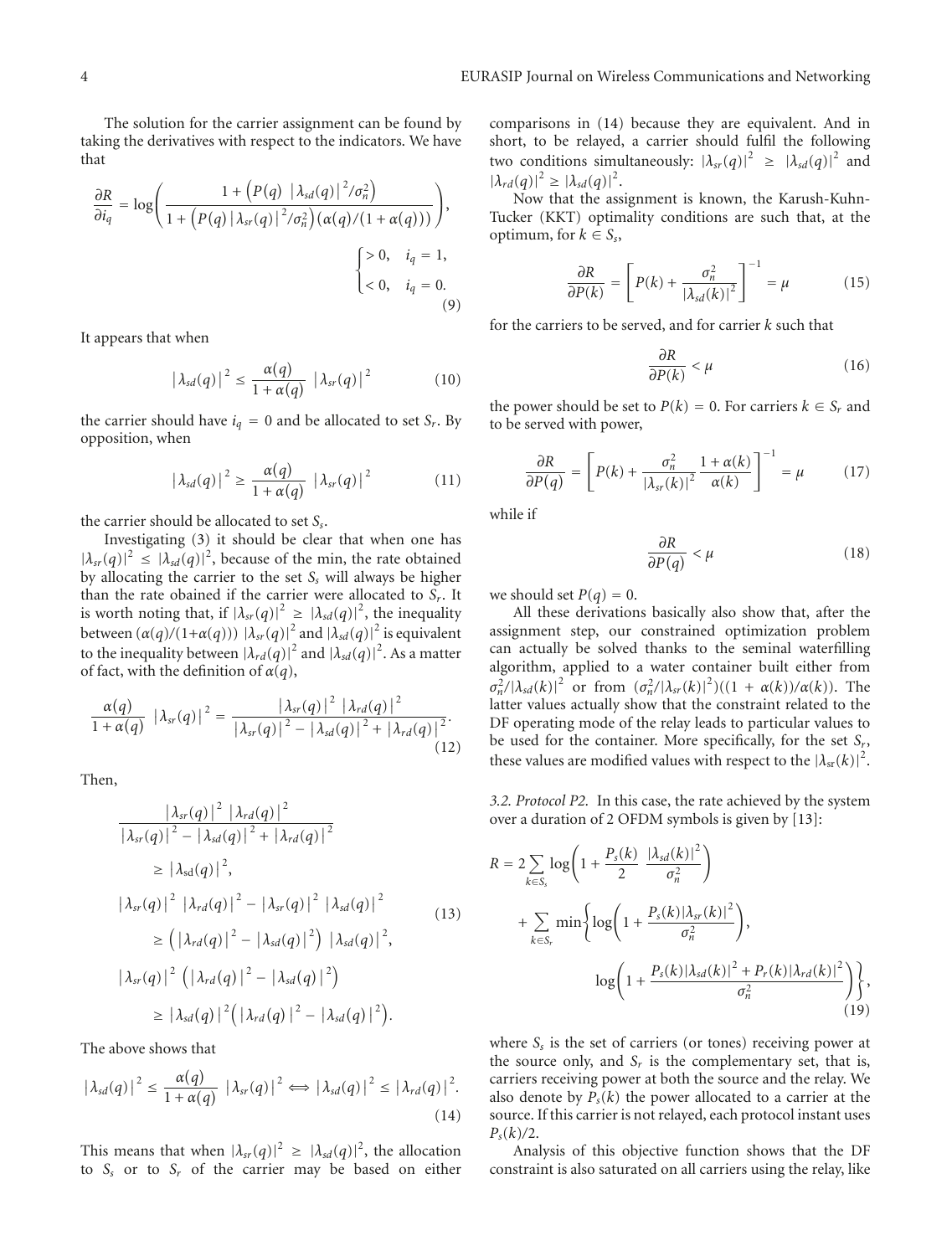for protocol P1. Hence for a relayed carrier with an allocated power  $P(q)$  the rate evolves as

$$
R_r(q) = \log\bigg(1 + \frac{P(q) \left|\lambda_{sr}(k)\right|^2}{\sigma_n^2} \frac{\alpha(q)}{1 + \alpha(q)}\bigg). \tag{20}
$$

For a nonrelayed carrier *q*, and a total allocated power  $P(q)$ (over the two instants), the rate evolves as

$$
R_{s}(q) = \log \left[ \left( 1 + \frac{P(q) \left| \lambda_{sd}(q) \right|^{2}}{2 \sigma_{n}^{2}} \right)^{2} \right]. \tag{21}
$$

When  $|\lambda_{sd}(q)|^2 > |\lambda_{sr}(q)|^2(\alpha(q)/(1+\alpha(q)))$  we have that  $R_s(q) > R_r(q)$  for any value of  $P(q)$ . On the contrary, when  $|\lambda_{sd}(q)|^2 < |\lambda_{sr}(q)|^2(\alpha(q)/(1+\alpha(q)))$  we have  $R_s(q) < R_r(q)$ . However this is only valid for  $P(q) \leq \lambda_t$  where

$$
\lambda_t = 4\sigma_n^2 \frac{|\lambda_{sr}(q)|^2 (\alpha(q)/(1+\alpha(q))) - |\lambda_{sd}(q)|^2}{|\lambda_{sd}(q)|^4}.
$$
 (22)

If  $P(q) \geq \lambda_t$ , even when  $|\lambda_{sd}(q)|^2 < |\lambda_{sr}(q)|^2 (\alpha(q)/(1+\alpha(q))),$ the power is better used by allocating the carrier to set *Ss*. Let us define the following Lagrangian, with a Lagrange multiplier  $\mu$  associated with the global power constraint, and taking into account the saturation of the DF constraints:

$$
\mathcal{L}_3 = R - \mu \left[ \sum_{k \in S_s} P_s(k) + \sum_{k \in S_r} P(k) - P_t \right] \tag{23}
$$

with

$$
R = 2 \sum_{k \in S_s} \log \left( 1 + \frac{P_s(k)}{2} \frac{|\lambda_{sd}(k)|^2}{\sigma_n^2} \right)
$$
  
+ 
$$
\sum_{k \in S_r} \log \left( 1 + \frac{P(k) |\lambda_{sr}(k)|^2}{\sigma_n^2} \frac{\alpha(k)}{1 + \alpha(k)} \right).
$$
 (24)

Equating to 0 the derivatives of this Lagrangian with respect to the power, we get for  $k \in S_s$ ,

$$
P_s(k) = 2\left[\frac{1}{\mu} - \frac{\sigma_n^2}{|\lambda_{sd}(k)|^2}\right]_*,\tag{25}
$$

where  $[\cdot]_+$  stands for max  $[0, .]$ . Similarly, for  $k \in S_r$ ,

$$
P(k) = \left[\frac{1}{\mu} - \frac{\sigma_n^2}{|\lambda_{sr}(k)|^2} \frac{1 + \alpha(k)}{\alpha(k)}\right]_+.
$$
 (26)

Again the derivations show that the constrained optimization problem can be solved using the waterfilling algorithm, applied to a water container built either from  $\sigma_n^2/|\lambda_{sd}(k)|^2$  or from  $(\sigma_n^2/|\lambda_{sr}(k)|^2)((1 + \alpha(k))/\alpha(k))$ . It is also important to note that for the nonrelayed carriers two identical values have to be used for the water container, corresponding to the two protocol instants. At the end of the waterfilling one checks if any of the relayed carriers receives an amount of power larger than the threshold given by (22). If this happens, the relayed carrier fulfilling this condition and for which the rate increase is the largest one is moved from the set  $S_r$  to the set *Ss*. The waterfilling is applied again. This procedure is iterated till none of the relayed carrier receives an amount of power larger than its associated threshold. In the sequel this procedure will be named the reallocation step.

# **4. Rate Maximization for Individual Power Constraints**

This section is devoted to the power allocation which maximizes the rates under individual power constraints on the source and the relay respectively:

$$
\sum_{k=1}^{N_t} P_s(k) \le P_s,\tag{27}
$$

$$
\sum_{k=1}^{N_t} P_r(k) \le P_r. \tag{28}
$$

First, note that for the optimum power allocation with individual power constraints, it might happen that constraint (28) is inactive for certain values of channel parameters, but constraint (4) will always be active. In other words, at the optimum, the full available power will always be used at the source, while some of the power available at the relay may not be used. This can be explained using simple intuitive arguments. Assume a solution is found such that  $P_s$  is not fully used. The rate can be further increased by allocating the remaining source power to a carrier in set  $S<sub>s</sub>$  or in set *Sr*. For the relay power, things may be different. For instance, it may even happen that all carriers are allocated to the set *Ss* in which case the relay does not transmit at all. One way to take this particular case into account is to perform a first optimization (called first step hereafter), trying to allocate the source power in an optimum way, not considering the constraint on the relay power. After this allocation process of the source power, one has to check whether the relay power is sufficient or not. If it is sufficient, then the optimum solution corresponds to this particular situation in which the full relay power is not used. If not, it can now be assumed that the relay power constraint is satisfied with equality at the optimum, and the full iterative method explained below should be used. Let us first describe the first step.

*4.1. First Step.* Again, we analyze the two protocols separately.

*4.1.1. Protocol P1.* The problem in this case is still to maximize (3) where it is now assumed that the constraint on *Pr* may not be active. This means that there is enough relay power such that for a relayed carrier  $k$ ,  $P_r(k)$  can always be made large enough to have

$$
P_{s}(k) |\lambda_{sd}(k)|^{2} + P_{r}(k) |\lambda_{rd}(k)|^{2} \ge P_{s}(k) |\lambda_{sr}(k)|^{2}. \quad (29)
$$

As discussed above, the constraint on the source power being saturated the associated Lagrange multiplier *μs* may be different from 0. Here we investigate a solution for the case where the relay power is not saturated and the related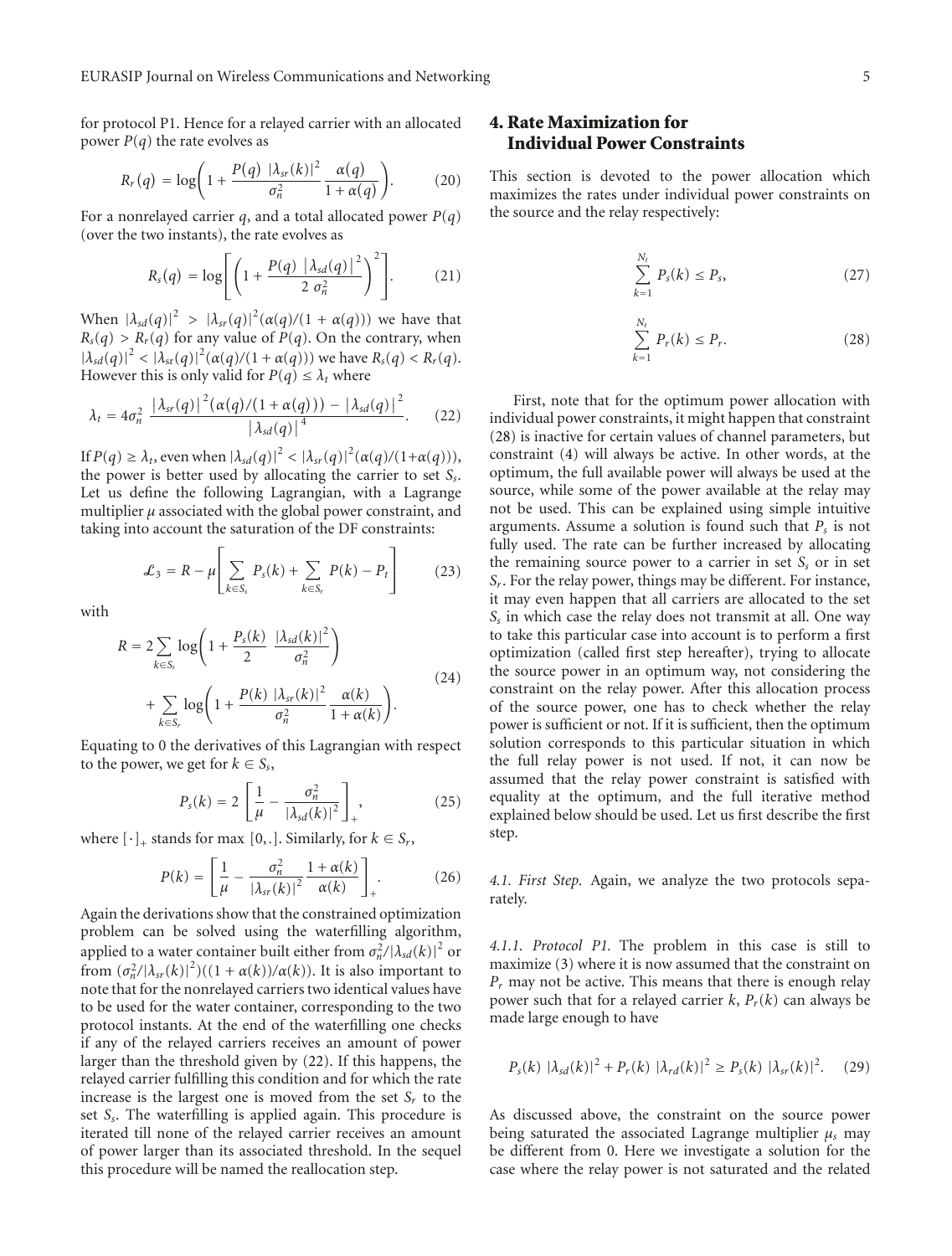Lagrange multiplier is then 0. The corresponding Lagrange function can be written as:

$$
\mathcal{L}_4 = \sum_{k \in S_s} \log \left( 1 + \frac{P_s(k) \left| \lambda_{sd}(k) \right|^2}{\sigma_n^2} \right)
$$

$$
+ \sum_{k \in S_r} \log \left( 1 + \frac{P_s(k) \left| \lambda_{sr}(k) \right|^2}{\sigma_n^2} \right)
$$

$$
- \mu_s \left[ \sum_{k \in S_s} P_s(k) - P_s \right].
$$
(30)

In agreement with the indicator variables used above, when  $|\lambda_{sd}(q)|^2 \ge |\lambda_{sr}(q)|^2$  carrier *q* should be allocated to set *S<sub>s</sub>*. In the reverse case, it should be allocated to set *Sr*. Once the assignment is known, taking the derivative with respect to  $P_s(q)$  with  $q \in S_s$  and equating it to 0, it comes

$$
\frac{\partial R}{\partial P_s(q)} = D_q(P_s) = \left[ P_s(q) + \frac{\sigma_n^2}{|\lambda_{sd}(q)|^2} \right]^{-1} = \mu_s. \tag{31}
$$

For a carrier  $q$  in the other set,  $S_r$ , we get

$$
\frac{\partial R}{\partial P_s(q)} = D'_q(P_s) = \left[ P_s(q) + \frac{\sigma_n^2}{\left| \lambda_{sr}(q) \right|^2} \right]^{-1} = \mu_s. \tag{32}
$$

Hence the problem can be solved by means of a waterfilling procedure, where the container is built from values  $\sigma_n^2 / |\lambda_{sd}(q)|^2$  in set *S<sub>s</sub>*, and values  $\sigma_n^2 / |\lambda_{sr}(q)|^2$  in set *S<sub>r</sub>*. With such an allocation procedure, the minimum power required at the relay is given by  $\sum_{S_r} P_r(q)$  where  $P_r(q) = P_s(q)/\alpha(q)$ . If this value is below the power available at the relay, the problem is solved. This would correspond to a situation where the relay is located far away from the source, and, in a sense, not very useful for the protocol used here. Otherwise one has to investigate the situation where both power constraints are active (saturated), which is of most interest.

*4.1.2. Protocol P2.* The corresponding Lagrange function can be written:

$$
\mathcal{L}_5 = 2 \sum_{k \in S_s} \log \left( 1 + \frac{P_s(k)}{2} \frac{|\lambda_{sd}(k)|^2}{\sigma_n^2} \right)
$$
  
+ 
$$
\sum_{k \in S_r} \log \left( 1 + \frac{P_s(k) |\lambda_{sr}(k)|^2}{\sigma_n^2} \right)
$$
(33)  
- 
$$
\mu_s \left[ \sum_{k \in S_s} P_s(k) - P_s \right].
$$

Taking the derivative with respect to  $P_s(q)$  with  $q \in S_s$  and equating it to 0, it comes

$$
\frac{\partial R}{\partial P_s(q)} = D_q(P_s) = \left[\frac{P_s(q)}{2} + \frac{\sigma_n^2}{|\lambda_{sd}(q)|^2}\right]^{-1} = \mu_s. \tag{34}
$$

For a carrier *q* in the other set, *Sr*,

$$
\frac{\partial R}{\partial P_s(q)} = D'_q(P_s) = \left[ P_s(q) + \frac{\sigma_n^2}{\left| \lambda_{sr}(q) \right|^2} \right]^{-1} = \mu_s. \tag{35}
$$

So the conclusions are similar to those drawn for protocol P1. The problem can again be solved by means of a waterfilling procedure, where the container is built from the values  $\sigma_n^2/|\lambda_{sd}(q)|^2$ , and the values  $\sigma_n^2/|\lambda_{sr}(q)|^2$  in set *S<sub>r</sub>*. However it has to be noted that for the values related to set  $S_s$  those values have to be used twice because of the two time slots. Besides that, the reallocation procedure has to be implemented: it has to be checked whether any of the carrier allocated to set *Sr* receives an amount of power above a certain threshold. If this happens, carriers have to be moved from set  $S_r$  to set  $S_s$ , and the waterfilling has to be applied till this no longer happens, as explained above. The value to be used for the threshold is similar to (22), where  $|\lambda_{sr}(q)|^2$  has to be used instead of  $|\lambda_{sr}(q)|^2 \alpha(q)/(1+\alpha(q)).$ 

*4.2. Second Step.* A second step is needed unless the power used at the relay by the procedure described in the first step is below the available relay power. Two Lagrange multipliers,  $\mu_s$  ad  $\mu_r$ , now have to be used for the power contraints. One element in the direction of the solution lies in the observation [12] that the rate only depends on the products of powers and (possibly modified) channel gains. Hence allocating power *P* to a carrier with gain  $|\lambda|^2$  provides the same rate as allocating power  $\mu$ P to a carrier with gain  $|\lambda|^2/\mu$ . Let us assume for the moment that the optimum  $\mu_s$  and  $\mu_r$ are known. The allocation rules proposed above to define the sets *Ss* and *Sr* should be revisited with gains modified as:  $|{\lambda}^{\mu}_{sd}|^2 = |{\lambda}_{sd}|^2 / {\mu}_s; |{\lambda}^{\mu}_{sr}|^2 = |{\lambda}_{sr}|^2 / {\mu}_s \text{ and } |{\lambda}^{\mu}_{rd}|^2 = |{\lambda}_{rd}|^2 / {\mu}_r.$ The equivalent powers under consideration are now  $P_s^{\mu}(q)$  =  $\mu_s$   $P_s(q)$  and  $P_r^{\mu^t}(q) = \mu_r P_r(q)$ .

*4.2.1. Protocol P1.* Let us define the following Lagrangian:

$$
\mathcal{L}_{1}^{\mu} = \sum_{k} i_{k} \log \left( 1 + \frac{P_{s}^{\mu}(k) \left| \lambda_{sd}^{\mu}(k) \right|^{2}}{\sigma_{n}^{2}} \right)
$$
  
+ 
$$
\sum_{k} (1 - i_{k}) \log \left( 1 + \frac{P_{s}^{\mu}(k) \left| \lambda_{sd}^{\mu}(k) \right|^{2} + P_{r}^{\mu}(k) \left| \lambda_{rd}^{\mu}(k) \right|^{2}}{\sigma_{n}^{2}} \right)
$$
  
- 
$$
\left[ \sum_{k} P_{s}^{\mu}(k) - \mu_{s} P_{s} \right] - \left[ \sum_{k} (1 - i_{k}) P_{r}^{\mu}(k) - \mu_{r} P_{r} \right]
$$
  
- 
$$
\sum_{k \in S_{r}} \rho_{k} (1 - i_{k}) \left[ P_{s}^{\mu}(k) \left| \lambda_{sd}^{\mu}(k) \right|^{2} + P_{r}^{\mu}(k) \left| \lambda_{rd}^{\mu}(k) \right|^{2} - P_{s}^{\mu}(k) \left| \lambda_{sr}^{\mu}(k) \right|^{2} \right].
$$
 (36)

It is interesting to compare this Lagrangian with the one given by (5). Actually they both have the same structure. The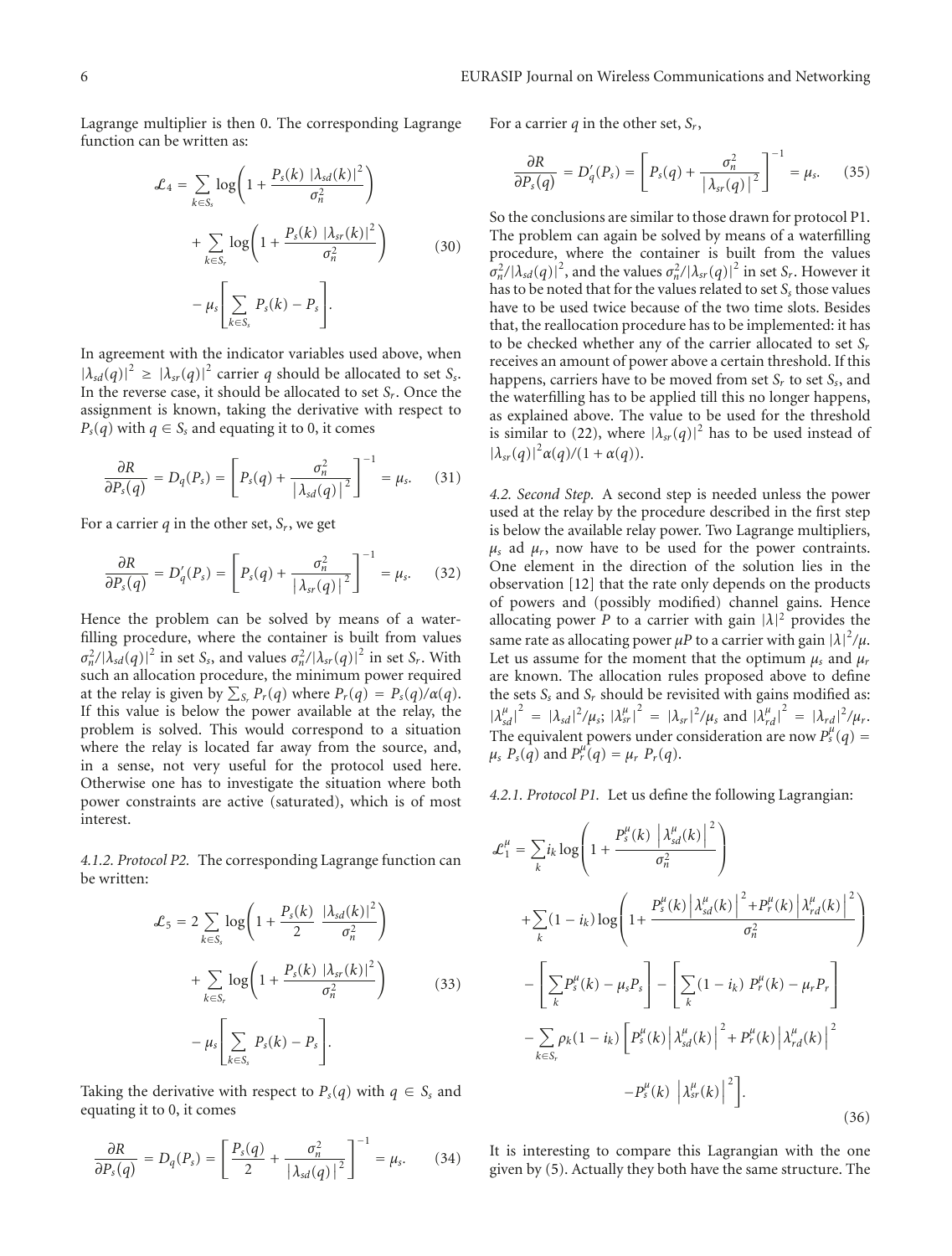first difference is that (5) is based on *P*'s and  $\lambda$ 's while (36) is based on  $P^{\mu}$ 's and  $\lambda^{\mu}$ 's. Assuming that  $\mu_s$  and  $\mu_r$  are known, and thanks to the use of the modified gains and powers, the individual power constraints give rise to a single sum power constraint. The associated Lagrange multiplier now has to be equal to 1.

Based on these observations, it turns out that for fixed  $\mu_s$  and  $\mu_r$  all the results derived in Section 3 apply to our problem with individual power constraints, and to the powers and the gains that have been properly normalized. In particular it can be concluded that for the carriers using the relay, the decode-and-forward constraint will be saturated, leading to  $P_r^{\mu}(q) = P_s^{\mu}(q)/\alpha^{\mu}(q)$ . Hence  $P_r^{\mu}(q)$  and  $P_s^{\mu}(q)$ should be allocated simultaneously leading to a total power denoted by  $P^{\mu}(q) = P^{\mu}_{r}(q) + P^{\mu}_{s}(q) = (1 + \alpha^{\mu}(q))P^{\mu}_{r}(q) =$  $P^{\mu}_{s}(q)(1+\alpha^{\mu}(q))/\alpha^{\mu}(q)$  where

$$
\alpha^{\mu}(q) = \frac{\left|\lambda^{\mu}_{rd}(q)\right|^2}{\left|\lambda^{\mu}_{sr}(q)\right|^2 - \left|\lambda^{\mu}_{sd}(q)\right|^2} = \frac{\mu_s}{\mu_r} \alpha(q). \qquad (37)
$$

Considering that  $P^{\mu}(q) = P_s^{\mu}(q)(1 + \alpha^{\mu}(q))/\alpha^{\mu}(q)$ , we also have

$$
P_s^{\mu}(q) \left| \lambda_{sr}^{\mu}(q) \right|^2 = P^{\mu}(q) \left| \lambda_{sr}^{\mu}(q) \right|^2 \frac{\alpha^{\mu}(q)}{1 + \alpha^{\mu}(q)}
$$

$$
= P^{\mu}(k) \left| \lambda_{sr}^{\mu}(k) \right|^2 \frac{\mu_s \alpha(k)}{\mu_r + \alpha(k)\mu_s}
$$
(38)
$$
= P^{\mu}(q) \left| \lambda_{sr}^{\mu}(q) \right|^2 \frac{\alpha(q)}{\mu_r + \mu_s \alpha(q)}.
$$

Therefore, omitting the indicators, the Lagrangian can be rewritten as

$$
\mathcal{L}_2^{\mu} = \sum_{k \in S_s} \log \left( 1 + \frac{P_s^{\mu}(k) \left| \lambda_{sd}^{\mu}(k) \right|^2}{\sigma_n^2} \right)
$$
  
+ 
$$
\sum_{k \in S_r} \log \left( 1 + P^{\mu}(k) \frac{\left| \lambda_{sr}^{\mu}(k) \right|^2}{\sigma_n^2} \frac{\mu_s \alpha(k)}{\mu_r + \alpha(k)\mu_s} \right) \qquad (39)
$$
  
- 
$$
\left[ \sum_k P_s^{\mu}(k) + \sum_k P^{\mu}(k) - \mu_s P_s - \mu_r P_r \right].
$$

Carrier *q* should be placed in set *S*, if

$$
\left|\lambda_{sd}^{\mu}(q)\right|^2 \geq \left|\lambda_{sr}^{\mu}(q)\right|^2 \frac{\alpha^{\mu}(q)}{1+\alpha^{\mu}(q)} = \left|\lambda_{sr}(q)\right|^2 \frac{\alpha(q)}{(\mu_r+\alpha(q)\mu_s)}.
$$
\n(40)

Based on the above, and relations (14) to be adapted with *λμ* and  $\alpha^{\mu}$  it turns out that the selection rule when  $|\lambda^{\mu}_{sd}(q)|^2 \leq$  $|\lambda_{sr}^{\mu}(q)|^2$  amounts to choosing *S<sub>s</sub>* when  $|\lambda_{sd}^{\mu}(q)|^2 \ge |\lambda_{rd}^{\mu}(q)|^2$ or when

$$
\frac{|\lambda_{sd}(q)|^2}{|\lambda_{rd}(q)|^2} \ge \frac{\mu_s}{\mu_r} \tag{41}
$$

and vice-versa. Therefore, the allocation procedure of the carriers turns out to be equivalent to that in the sum power case, with properly modified channel gains.

There is however one important exception to this rule which is related to the particular case where the equality  $|\lambda_{sd}(q)| = |\lambda_{rd}(q)|$  holds. It has been assumed previously that this particular case needs not being investigated as it is very unlikely to happen. This applies for the sum power constraint. However, in the case of individual power constraints, the procedure is now working with the modified values  $\lambda^{\mu}(q)$  which are no longer given but depend on the Lagrange parameters  $\mu_s$  and  $\mu_r$ . It may happen (and has been encountered for some of the channels randomly generated) that the optimal values of these Lagrange parameters are such that the equality is exactly met on some carriers (usually at most one). This particular situation needs a few additional developments and adjustments which have been presented in [15] and will not be repeated here.

For a carrier belonging to the set *Ss*, the rate gain and optimality conditions are given by

$$
\frac{\partial R}{\partial P_s^{\mu}(q)} = \left[ P_s^{\mu}(q) + \frac{\sigma_n^2}{\left| \lambda_{sd}^{\mu}(q) \right|^2} \right]^{-1} = 1. \quad (42)
$$

This leads to

$$
P_s^{\mu}(q) = \left[1 - \frac{\sigma_n^2 \mu_s}{|\lambda_{sd}(q)|^2}\right]_+.
$$
 (43)

For a carrier belonging to the set *Sr*, the gain and optimality conditions are given by

$$
\frac{\partial R}{\partial P^{\mu}(q)} = \left[ P^{\mu}(q) + \frac{\sigma_n^2}{|\lambda_{sr}(q)|^2} \frac{\mu_s \alpha(q) + \mu_r}{\alpha(q)} \right]^{-1} = 1.
$$
\n(44)

The corresponding power allocation is given by

$$
P^{\mu}(q) = \left[1 - \frac{\sigma_n^2}{|\lambda_{sr}(q)|^2} \frac{\mu_r + \alpha(q)\mu_s}{\alpha(q)}\right]_+.
$$
 (45)

So far, we have assumed that  $\mu_r$  and  $\mu_s$  were known. In fact there is a single pair  $(\mu_s, \mu_r)$  for which the two power constraints are simultaneously fulfilled. To find this pair, the following algorithm is proposed. The idea is to scan all possible assignments to sets *Ss* and *Sr*. For carriers such that  $|\lambda_{sd}(q)|^2 \geq |\lambda_{sr}(q)|^2$ , as discussed above, the carrier will be assigned to set *Ss*. For the other carriers, with  $|\lambda_{sd}(q)|^2 \leq |\lambda_{sr}(q)|^2$ , relaying may be considered. Equation (41) says that the assignment of a carrier candidate for relaying depends on the ratio  $|\lambda_{rd}(q)|^2/|\lambda_{sd}(q)|^2$ . By sorting the carriers candidates for relaying by decreasing order of the ratios  $|\lambda_{rd}(q)|^2/|\lambda_{sd}(q)|^2$ , all possible assignments can be considered. As a matter of fact, if a single carrier gets relayed it will be the first one in the sorted set. If two get relayed, it will be the first two, and so forth. Therefore, by considering all possible sets of first carriers in this sorted set, all possible assignments can be investigated. We have as many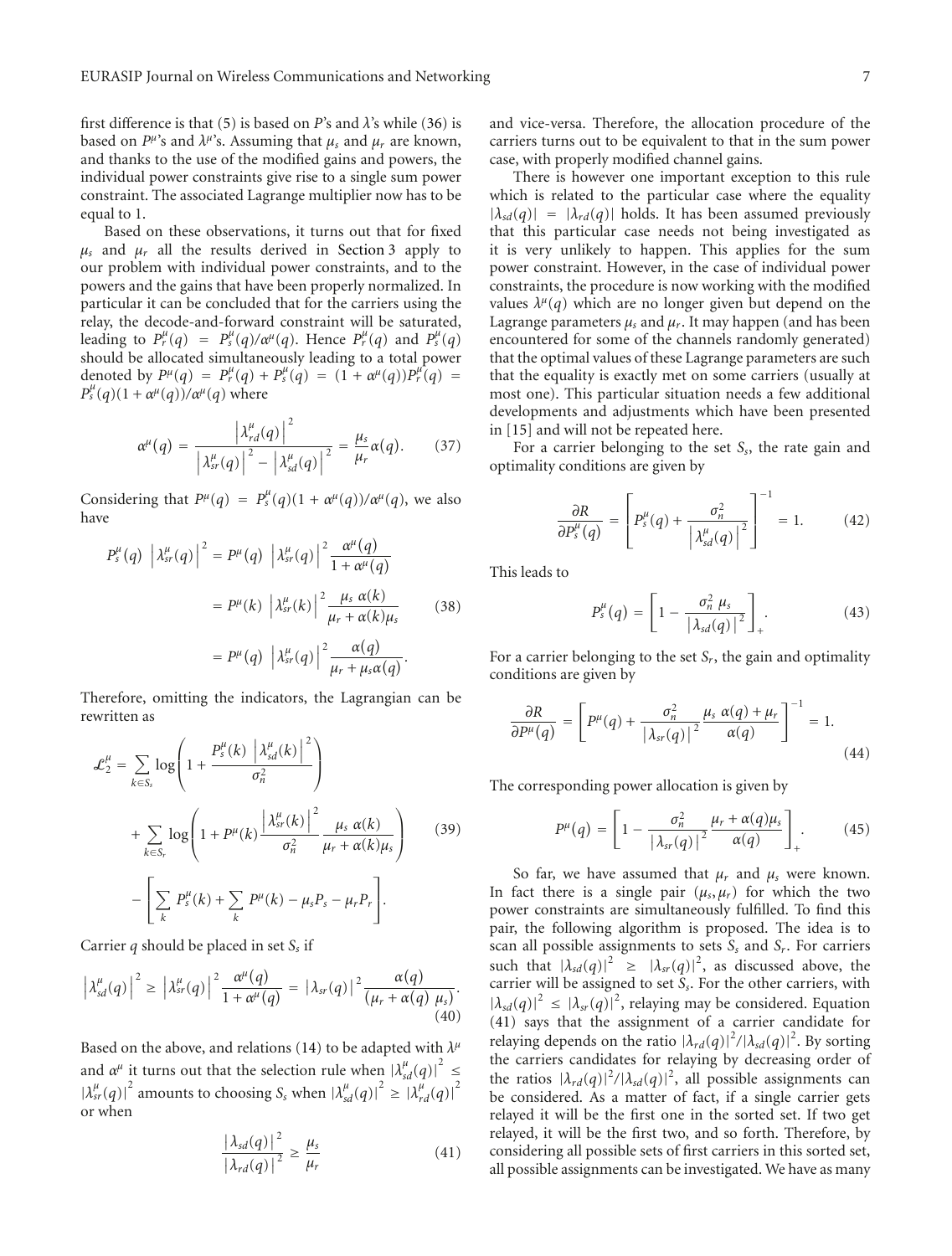situations to consider as we have carriers being candidates to be relayed. For each situation, the assignment to sets S<sub>s</sub> and *Sr* is fixed. For a fixed assignment, the optimization problem to be solved is convex. The corresponding dual problem is also convex. The dual problem can be solved by taking the derivatives of the dual objective with respect to  $\mu_s$  and  $\mu_r$ , and equating these derivatives to zero. The values of  $\mu_s^*$  and  $\mu_r^*$  solving these equations can be entered in the primal problem, and the optimum power values can be obtained. The problem is that the equations to find the optimum *μs* and  $\mu_r$  are nonlinear. They can be solved for instance in an iterative manner.

These derivatives with respect to *μs* and *μr* correspond to the two power constraints that have to be fulfilled. Hence any classical method known to find the roots of a function (here the derivatives with respect to  $\mu_s$  and  $\mu_r$ ) can be used. A typical method used is the so-called "subgradient method" where the correction to the Lagrange variables *μs* and *μr* at step *i* is made proportionally to the error on the constraints. Here we try to improve this classical method by using a Newton-Raphson algorithm where the first derivative of the objective function (here the objectives are the constraints) is also used. A Newton-Raphson approach is known to have quadratic convergence, and to always converge for a convex objective function. At iteration *i*, the power prices  $\mu_r$  and  $\mu_s$ are updated according to

$$
\begin{bmatrix} \mu_s^{i+1} \\ \mu_r^{i+1} \end{bmatrix} = \begin{bmatrix} \mu_s^i \\ \mu_r^i \end{bmatrix} - \lambda \begin{bmatrix} \frac{\partial \sum_q P_s(q)}{\partial \mu_s} & \frac{\partial \sum_q P_s(q)}{\partial \mu_r} \\ \frac{\partial \sum_q P_r(q)}{\partial \mu_s} & \frac{\partial \sum_q P_r(q)}{\partial \mu_r} \end{bmatrix}^{-1}
$$
\n
$$
\times \begin{bmatrix} \sum_q P_s(q) - P_s \\ \sum_q P_r(q) - P_r \end{bmatrix}.
$$
\n(46)

This Newton-Raphson procedure is thus to be repeated for each one of the possible assignments.

*4.2.2. Protocol P2.* Adapting the results of the previous subsection leads to the following Lagrangian with the modified gains and powers:

$$
\mathcal{L}_3^{\mu} = 2 \sum_{k \in S_s} \log \left( 1 + \frac{P_s^{\mu}(k)}{2} \left| \frac{\lambda_{sd}^{\mu}(k)}{\sigma_n^2} \right|^2 \right)
$$
  
+ 
$$
\sum_{k \in S_r} \log \left( 1 + P^{\mu}(k) \frac{\left| \lambda_{sr}^{\mu}(k) \right|^2}{\sigma_n^2} \frac{\mu_s \alpha(k)}{\mu_r + \alpha(k)\mu_s} \right) \qquad (47)
$$

$$
- \left[ \sum_k P_s^{\mu}(k) + \sum_k P^{\mu}(k) - \mu_s P_s - \mu_r P_r \right].
$$

For a carrier belonging to the set *Ss*, the rate gain and optimality conditions are given by

$$
\frac{\partial R}{\partial P_s^{\mu}(q)} = \left[ \frac{P_s^{\mu}(q)}{2} + \frac{\sigma_n^2}{\left| \lambda_{sd}^{\mu}(q) \right|^2} \right]^{-1} = 1 \quad (48)
$$

which leads to

$$
P_s^{\mu}(q) = 2\left[1 - \frac{\sigma_n^2 \mu_s}{\left|\lambda_{sd}(q)\right|^2}\right]_+.
$$
 (49)

For a carrier belonging to the set  $S_r$ , the gain and optimality conditions are given by

$$
\frac{\partial R}{\partial P^{\mu}(q)} = \left[ P^{\mu}(q) + \frac{\sigma_n^2}{|\lambda_{sr}(q)|^2} \frac{\mu_s \alpha(q) + \mu_r}{\alpha(q)} \right]^{-1} = 1.
$$
\n(50)

The corresponding power allocation is given by

$$
P^{\mu}(q) = \left[1 - \frac{\sigma_n^2}{\left|\lambda_{sr}(q)\right|^2} \frac{\mu_r + \alpha(q)\mu_s}{\alpha(q)}\right]_+.
$$
 (51)

Equations (49) and (51) also show that the powers are given by a waterfilling procedure with a common water level 1 or a common power constraint, and containers defined by these equations. The problem is again equivalent to the sum power case and the procedure defined for the maximisation problem in Section 3.2 can be reused. The  $|\lambda_{sd}(q)|^2$  have to be replaced by  $|\lambda_{sd}(q)|^2/\mu_s$ , and the  $|\lambda_{sr}(q)|^2 \alpha(q)/(1 + \alpha(q))$ by  $|\lambda_{sr}(q)|^2 \alpha(q) / (\mu_r + \alpha(q)\mu_s)$ . The comments about the allocation of the carrier to set  $S<sub>s</sub>$  or  $S<sub>r</sub>$  are the same as in the case of protocol P1. Recall also that the reallocation step has to be implemented. The Newton-Raphson procedure for the updating of  $\mu_s$  and  $\mu_r$  is similar to that used for protocol P1.

#### **5. Results**

In order to illustrate the theoretical analysis, numerical results are provided and discussed. The number of carriers is set to  $N_t$  = 128. Channel impulse responses (CIR) of length 32 are generated. The taps are randomly generated from independent zero mean unit variance circular complex gaussian distributions. Hence the power delay profile is flat. All taps have a unit variance for all links. From these CIRs, FFT are computed to provide the corresponding  $\lambda_{xy}$  ( $x \in$  $\{s, r\}, y \in \{r, d\}$ ). We set  $\sigma_n^2 = 1$ .

For illustrative purposes, results are first presented for one particular channel realization. The power is set to  $P_t$  = 200 for the sum power constraint, and to  $P_s$  = 100 and  $P_r$  = 100 for the case of individual power constraints. Figure 2 shows the gains  $|\lambda_{sr}(k)|^2$  (solid curve),  $|\lambda_{sd}(k)|^2$  (dash-dotted),  $|\lambda_{rd}(k)|^2$  (dashed) in dBW of the channels. Figure 3 shows, for protocol P1 and the sum power constraint, the result about the power allocation (◦) and the possible additional split whenever relevant among source power (solid line) and relay power (dashed). The  $\times$ s indicate whether the relay is active ( $\times$  at the top of the figure) or not  $(\times$  in 0). In this case, the power used by the source is 136 and that by the relay is 64. The total rate obtained here is 275*.*45 bits per a duration of 2 OFDM symbols. If preferred, this rate *Nb* (bits) per 2 OFDM symbols may readily be converted to a spectral efficiency by computing  $N_b/2N_t(1+\beta)$ (bits/sec/Hz) where  $\beta$  is the roll-off factor. Figure 4 reports the power allocation for protocol P2 with a sum power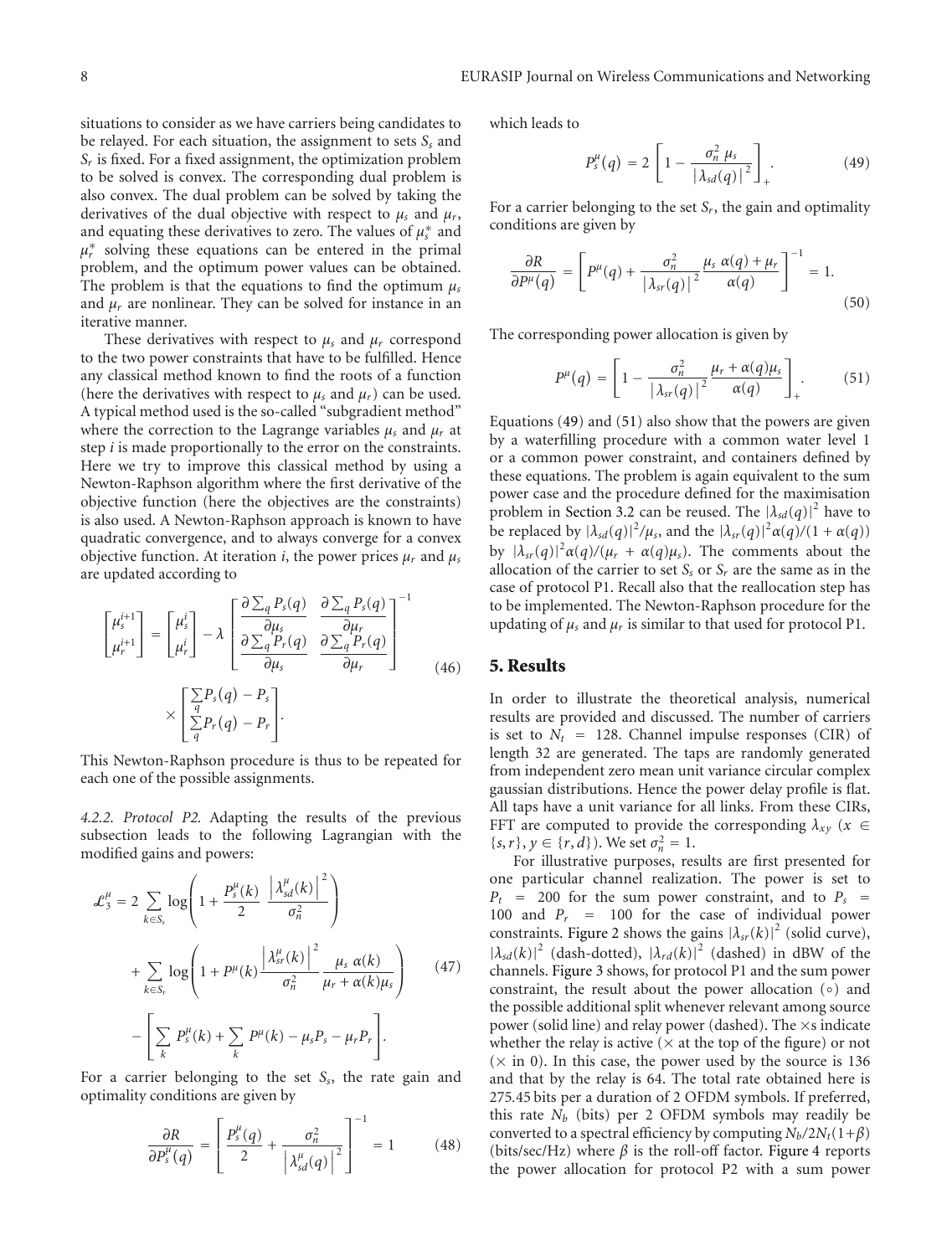

FIGURE 2: Gains  $|\lambda_{sr}(k)|^2$ ,  $|\lambda_{sd}(k)|^2$ ,  $|\lambda_{rd}(k)|^2$  in dBW.



Figure 3: Final power allocation to source and relay in the sum power case and protocol P1.

constraint. Recall that for a nonrelayed carrier the amount of source power shown has to be used twice: once per time slot. The rate achieved for the particular channel realization under consideration here is 377*.*45 bits for a duration of 2 OFDM symbols. It is also interesting to mention that in this case, the power allocated to the source for the channel realization under consideration is 186*.*8 and to the relay, the remainder meaning 13*.*2. Compared to protocol P1, the gain is noticeable and is clearly due to the better exploitation of the second time slot.



Figure 4: Final power allocation to source and relay in the sum power case for protocol P2.



FIGURE 5: Rate versus  $P_t$  (dBW) for the two protocols and uniform and optimized power allocation for the sum power constraint. Taps of the  $|\lambda_{sr}(k)|^2$  have a variance 20 dBs above those associated with the  $|\lambda_{sd}(k)|^2$  and the  $|\lambda_{rd}(k)|$ .

With protocol P1 and individual power constraints, the bit rate achieved is 239*.*74 bits for a duration of 2 OFDM symbols. Compared to the same protocol with the sum power constraint, the observed rate loss is due to the values chosen here for the individual power constraints (100-100) which are rather different from the values devoted to the two categories of carriers by the sum power case (136-64). For individual power constraints and protocol P2, the total rate is 318 bits per 2 OFDM symbols duration. The loss incurred compared to the sum power case can be explained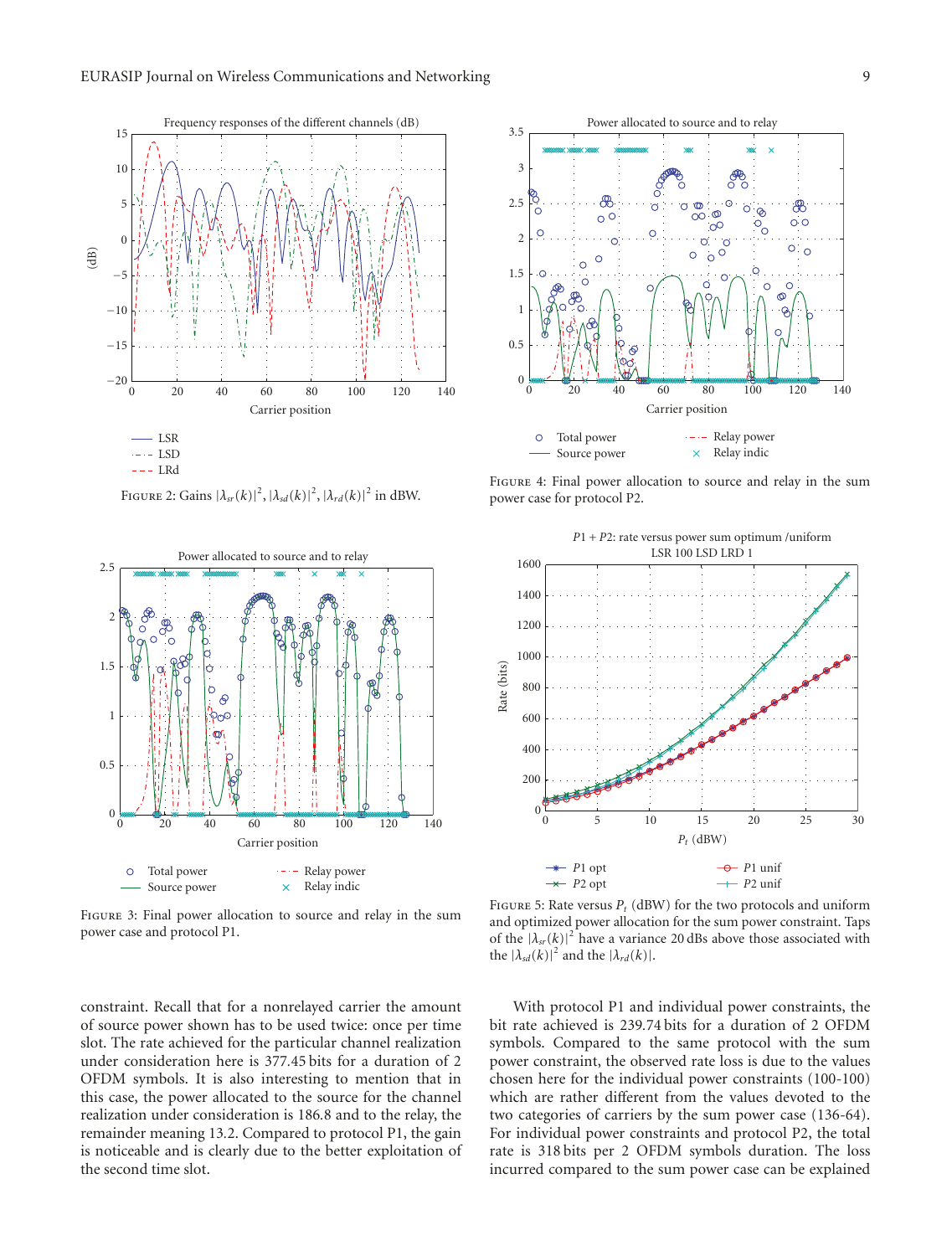

Figure 6: Rate gain with the optimized power allocation compared to the uniform one, versus  $P_t$  (dBW) for the two protocols and the sum power constraint. Taps of the  $|\lambda_{sr}(k)|^2$  have a variance 20 dBs above those associated with the  $|\lambda_{sd}(k)|^2$  and the  $|\lambda_{rd}(k)|^2$ .

in a manner identical to that discussed for protocol P1. And again the advantage of this protocol compared to P1 is visible.

Systematic results have also been produced for the two protocols, the sum power case, and different values of *Pt*. For each value of  $P_t$  the results reported are obtained by averaging over 250 channel realizations. The CIRs associated with the  $|\lambda_{sr}(k)|^2$ , have a variance of 20 dBs above those associated with the  $|\lambda_{sd}(k)|^2$  and the  $|\lambda_{rd}(k)|^2$ . The results obtained with the optimized power allocation are contrasted against uniform power allocation. For protocol P1 with uniform power allocation, the carrier allocation to sets  $S<sub>s</sub>$  and  $S_r$  is performed as in the optimized case. The power available is uniformly divided between the  $N_t$  carriers. For the carriers to be relayed, the per carrier power is further split between source and relay according to the ratio associated with the saturation of the decodability constraint (7). For protocol P2, the allocation of the carrier to set  $S<sub>s</sub>$  or  $S<sub>r</sub>$  is based on the comparison of  $|\lambda_{sd}(q)|^2$  with  $|\lambda_{sr}(q)|^2(\alpha(q)/(1+\alpha(q)))$ . If  $N_s$ carriers are allocated to set  $S_s$  and  $N_t - N_s$  to set  $S_t$  the total power is divided by  $2N_s + N_t - N_s = N_t + N_s$  in order to take into account the use of the two time slots for the carriers in *Ss*. At this point the reallocation step is implemented and some carriers may be moved from *Sr* to *Ss*. For the carriers remaining in set  $S_r$  the power is further split among source and relay according to the ratio associated with the saturation of the decodability constraint (7). Figure 5 reports the rate obtained with the two protocols, and for each protocol, with the optimized and the uniform power allocation. In order to have a better understanding of the gain associated with the optimized power allocation with respect to the uniform one, the rate gain in % between uniform power allocation



FIGURE 7: Rate versus  $P_t$  (dBW) for the two protocols and uniform and optimized power allocation for the sum power constraint. Taps of the  $|\lambda_{sr}(k)|^2$  have a variance 10 dBs above those associated with the  $|\lambda_{sd}(k)|^2$  and the  $|\lambda_{rd}(k)|^2$ .



Figure 8: Rate gain with the optimized power allocation compared to the uniform one, versus  $P_t$  (dBW) for the two protocols and the sum power constraint. Taps of the  $|\lambda_{sr}(k)|^2$  have a variance 10 dBs above those associated with the  $|\lambda_{sd}(k)|^2$  and the  $|\lambda_{rd}(k)|^2$ .

and optimized allocation is also reported in Figure 6. The rate results (Figure 5) clearly show the higher efficiency of protocol P2 compared to P1. This is due to the better use of the second time slot for the nonrelayed carriers. For high values of  $P_t$  and protocol P2, all carriers will be allocated to set *Ss* (because of the reallocation step). Because each carrier